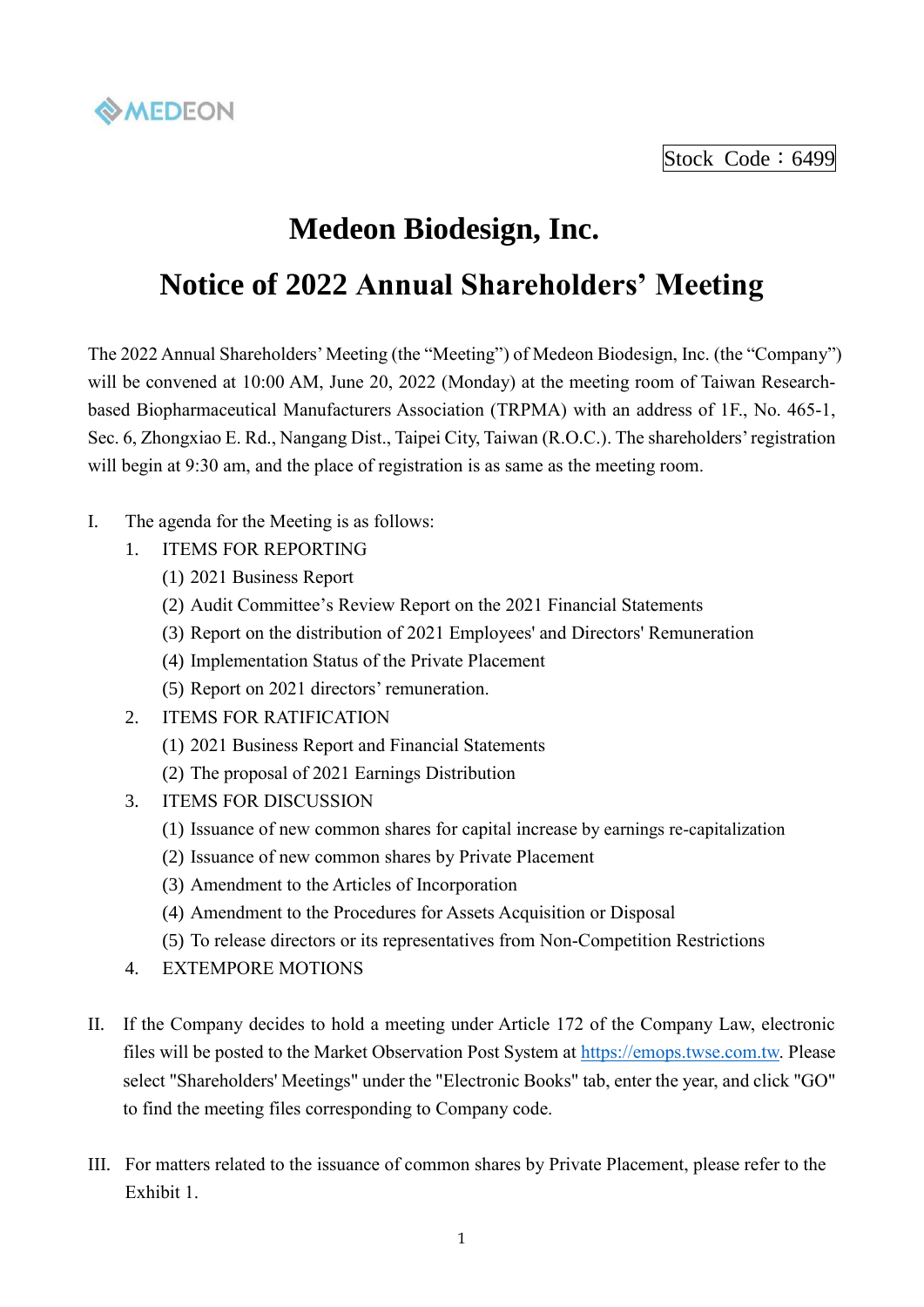- IV. The major items of the proposal for 2021 Earnings Distribution are as follows:
	- 1. Cash dividends

It is proposed to appropriate NT\$73,030,074 as cash dividends from 2021 distributable earnings and distribute in cash (NT\$1 per share) with calculation rounded down to the nearest one NTD (any amount under one NTD will be discarded). The fractional balance of cash dividends less than NT\$1 will be summed up and recognized as other income of the Company.

2. Stock dividends

It is proposed to appropriate NT\$146,060,150 as stock dividends from 2021 distributable earnings, which results in the issuance of a total of 14,606,015 new shares at NT\$10 par value. The Company will distribute a stock dividend 200 shares for every 1,000 shares. For fractional shares, the shareholders may make an application with the Company's stock agent for aggregating their fractional shares into one share within 5 days after the ex-right date. However, that if there are any fractional shares left, the Company will pay the fraction of face value in cash, rounded down to NT\$ 1, in lieu of stock dividend pursuant to Article 240 of the Company Act and the Chairman of the Board is authorized to allot such fractional shares for subscription by designated person.

- 3. The above distribution rate shall calculate by the proportion to the shareholdings registered in the Shareholders List as of the ex-dividend (ex-right) date. If the existing shares of the company increases or decreases subsequently, and the distribution rate to shareholders shall be changed accordingly, it is proposed that the Chairman shall be authorized to have full power to manage relevant issues.
- V. Pursuant to Article 165 of the Company Act, the Company hereby closes the share transfer registration from April 22, 2022 to June 20, 2022.
- VI. Please find the enclosed "Notice of Attendance" and "Proxy Statement" in Chinese Notice of the Meeting. If you intend to personally attend the meeting, please sign or place your seal in the "Registration Card" column. Shareholders may sign or place their seal in the "Proxy Statement" column to appoint a proxy to attend the meeting on his or her behalf and execute power of attorney in writing. Please fill in the "Proxy Statement" and deliver to the Company's stock agency, Capital Securities Corporation, no later than 5 days prior to the meeting date. When the Company's stock agency receives the "Proxy Statement", then fill out "Notice of Attendance" and delivery to the proxy, the proxy can attend the meeting accordingly.
- VII. The company will compile a summary statement of the relevant information provided by shareholders through solicitation of the proxy and disclose the content in the website of Securities & Futures Institute (SFI) before May 20, 2022. Shareholders could visit SFI's website (https://free.sfi.org.tw) for further relevant information.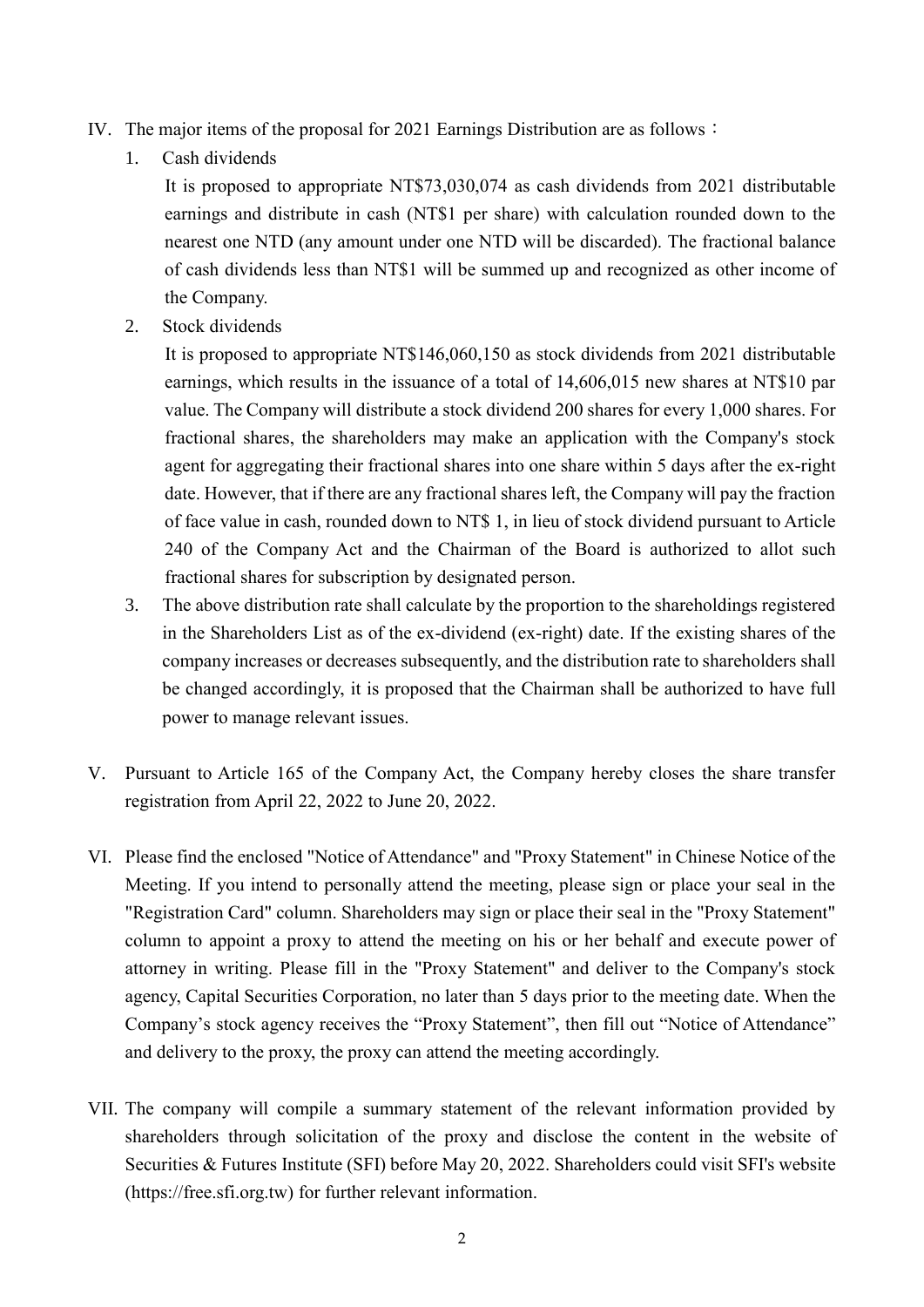- VIII.The proxy tallying and verification institution for the Meeting is the Transfer Agency Department of Capital Securities Corporation.
- IX. Shareholders may exercise the voting rights by way of electronic transmission during the period from May 21, 2022 to June 17, 2022. Please log in the "Stockvote" (https://www.stockvote.com.tw) of Taiwan Depository & Clearing Corporation (TDCC) and vote in.

To Shareholder

 Board of Directors Medeon Biodesign, Inc.

*This translated document is prepared in accordance with the Chinese version and is for reference only. In the event of any inconsistency between the English version and the Chinese version, the Chinese version shall prevail.*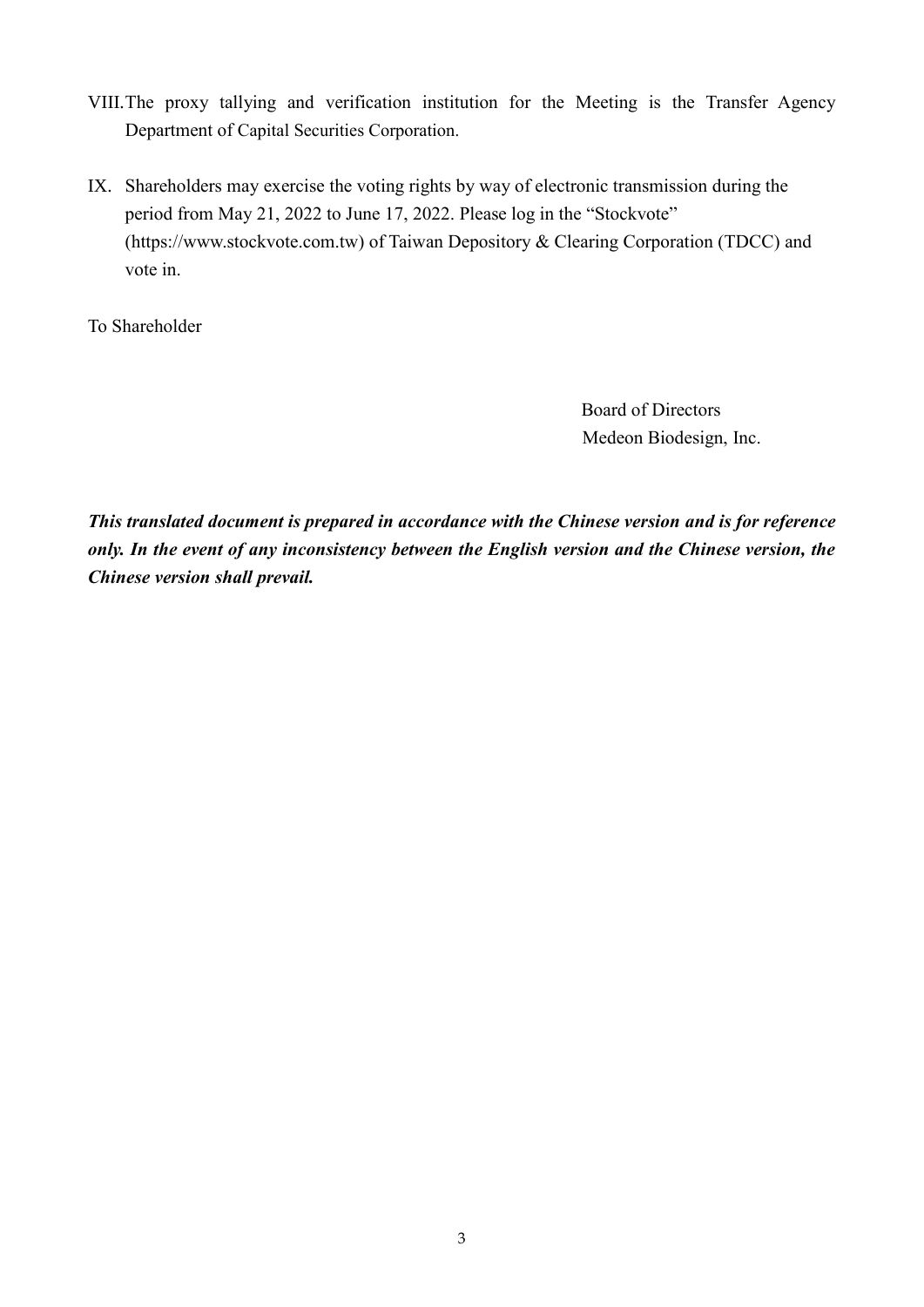## **Exhibit 1:**

### **The private placement to issue additional common shares:**

- 1. In order to raise working capital, accelerate product development, invest in subsidiaries and the medical industry, develop the Company's strategic objectives, and to ensure the timeliness, accessibility and cost of raising capital, Medeon Biodesign, Inc. intends to conduct a private placement of marketable securities.
- 2. The private placement is for the issuance of additional common shares up to a maximum of 35,000,000 shares.
- 3. According to Article 43-6 of the "Securities and Exchange Act" and the "Directions for Public Companies Conducting Private Placements of Securities", details of the private placement are listed as follows:
	- (1) The basis and reasonableness of pricing for the private placement:

The reference price for the private placement is set at the higher of the following two benchmark prices:

- A. The average of the closing prices of ordinary shares for one or three or five business days (alternative) prior to the pricing date, excluding the ex-rights and dividends of the nil-paid allotment of shares and after adding back the capital reduction and ex-rights.
- B. The average of the closing prices of the ordinary shares for the 30 business days preceding the pricing date, excluding the ex-rights and dividends of the nil-paid allotment, and after adding back the capital reduction and ex-rights.

The price of ordinary shares issued in the private placement shall be set at not less than 80% of the reference price. The actual issuance price of the private placement is proposed to the shareholders' meeting to authorize the board of directors to determine the price within a range not lower than the percentage resolved at the shareholders' meeting, taking into account the prevailing market conditions on the pricing date.

- (2) Selection method and purpose of private placement of specific persons, necessity and expected benefits:
	- A. The targets of the private placement of common shares are selected in accordance with Article 43-6 of the Securities and Exchange Act and Order No. 0910003455 issued by the Securities and Futures Commission of the former Ministry of Finance on June 13, 2002 (91), and are limited to strategic investors.
	- B. In line with the Company's future development, improvement of its financial structure and enhancement of its profitability, it is necessary to introduce strategic investors that are beneficial to the Company. It is expected that with the assistance of their capital, technology and knowledge, the Company will be able to grow steadily in the future.
- (3) Reasons necessitating the private placement:
	- A. Reasons for not using public offering: Considering the timeliness, accessibility, and cost of issuance, the private placement is rapid and simple, and the restriction of non-transferability for three years, in order to ensure a stable long-term relationship between the Company and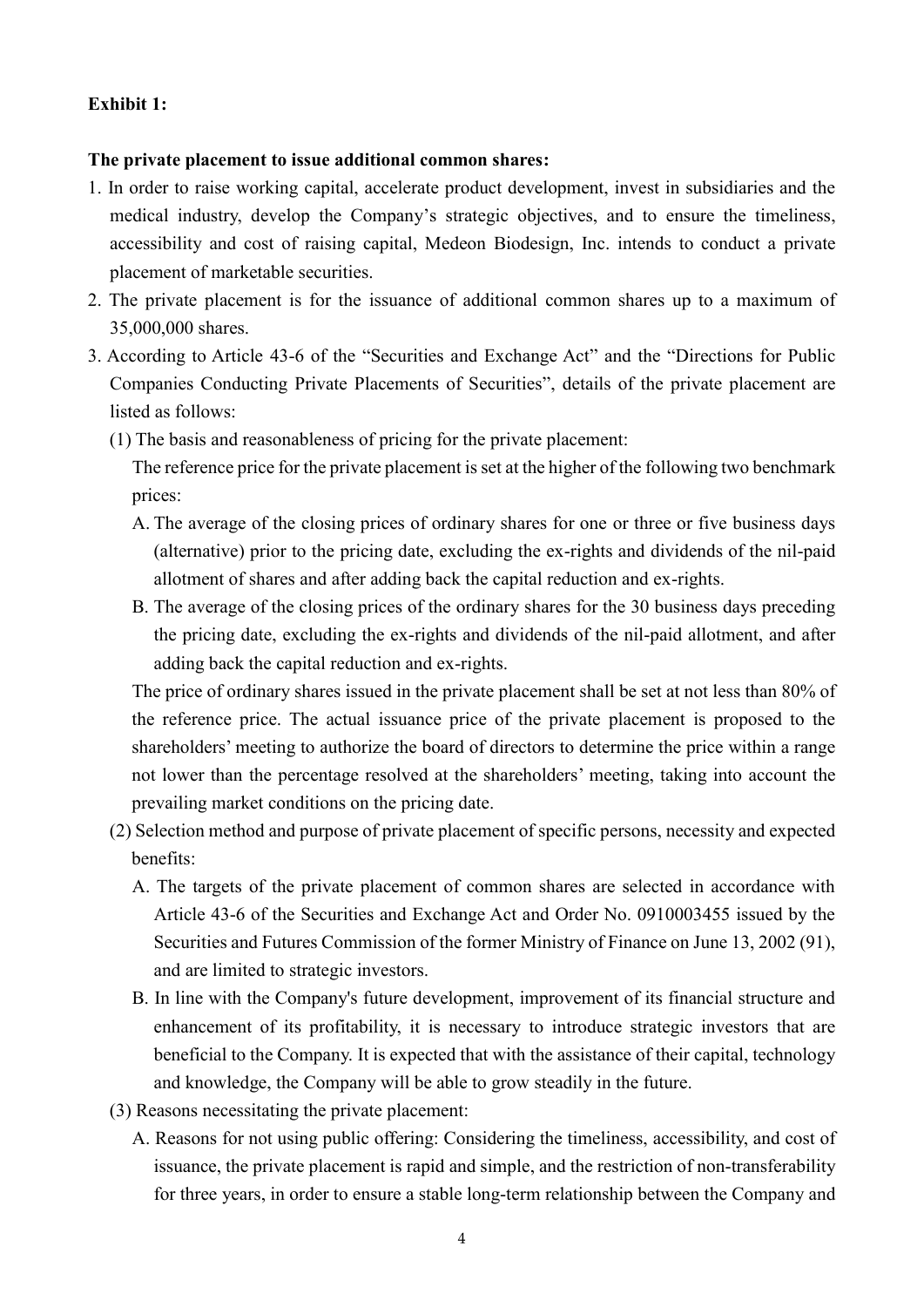strategic investors.

- B. Amount of private placement: Within the limit of 35,000,000 shares of common stock, the private placement will be conducted in installments within one year from the date of the shareholders' meeting, with the maximum number of installments not exceeding three.
- C. Use of private placement funds: The purpose of each tranche is to increase working capital, accelerate product development, invest in subsidiaries and the medical industry, and develop the Group's strategic objectives.
- D. Expected benefits: Each tranche is intended to strengthen the Company's financial structure, enhance operational efficiency and competitiveness.
- 4. The number of outstanding shares of the Company is 73,234,074 shares. After adding 35,000,000 shares to the proposed private placement, the paid-in capital will be increased to 108,234,074 shares on the basis of the full issuance. The proportion of the private placement shares to the capital after the private placement is estimated to be 32.34%. Therefore, in accordance with Article 4-3 of the "Directions for Public Companies Conducting Private Placements of Securities", the Company engaged a securities underwriter to provide an assessment opinion on the necessity and reasonableness for conducting the private placement. Please refer to Exhibit 2 for the Securities Underwriters' Assessment of the Necessity and Reasonability of a Private Placement of Ordinary Shares in 2022.
- 5. Rights and obligations under the private placement of ordinary shares:
- In principle, the rights and obligations of the common shares in the private placement are the same as those of the Company's outstanding common shares; however, in accordance with the Securities and Exchange Act, the common shares in the private placement may not be sold within three years from the date of delivery, except to the parties to whom they are transferred in accordance with Article 43-8 of the Securities and Exchange Act. After three years from the date of delivery, the Company intends to request the shareholders' meeting to authorize the Board of Directors to apply to the relevant authorities for a public offering and listing of the Company's common shares in accordance with the relevant regulations.
- 6. The main contents of the private placement plan, including the actual issue price, the number of shares to be issued, the terms of the issue, the pricing date, the base date of the capital increase, the planned projects, the amount to be raised, the estimated progress, the estimated benefits to be generated, and all other matters related to the issue plan, in addition to the pricing percentage of the private placement. The above and in the future, in the event of changes in laws and regulations, amendments as directed by the competent authorities, or amendments based on operational evaluations or in response to objective market conditions, the shareholders' meeting will also be requested to authorize the Board of Directors to handle such matters at its sole discretion.
- 7. In connection with the private placement of securities, it is proposed that the shareholders' meeting authorize the chairman of the board of directors or his or her designee to sign and negotiate on behalf of the Company all contracts and documents relating to the private placement and to conduct all matters necessary for the Company in connection with the private placement.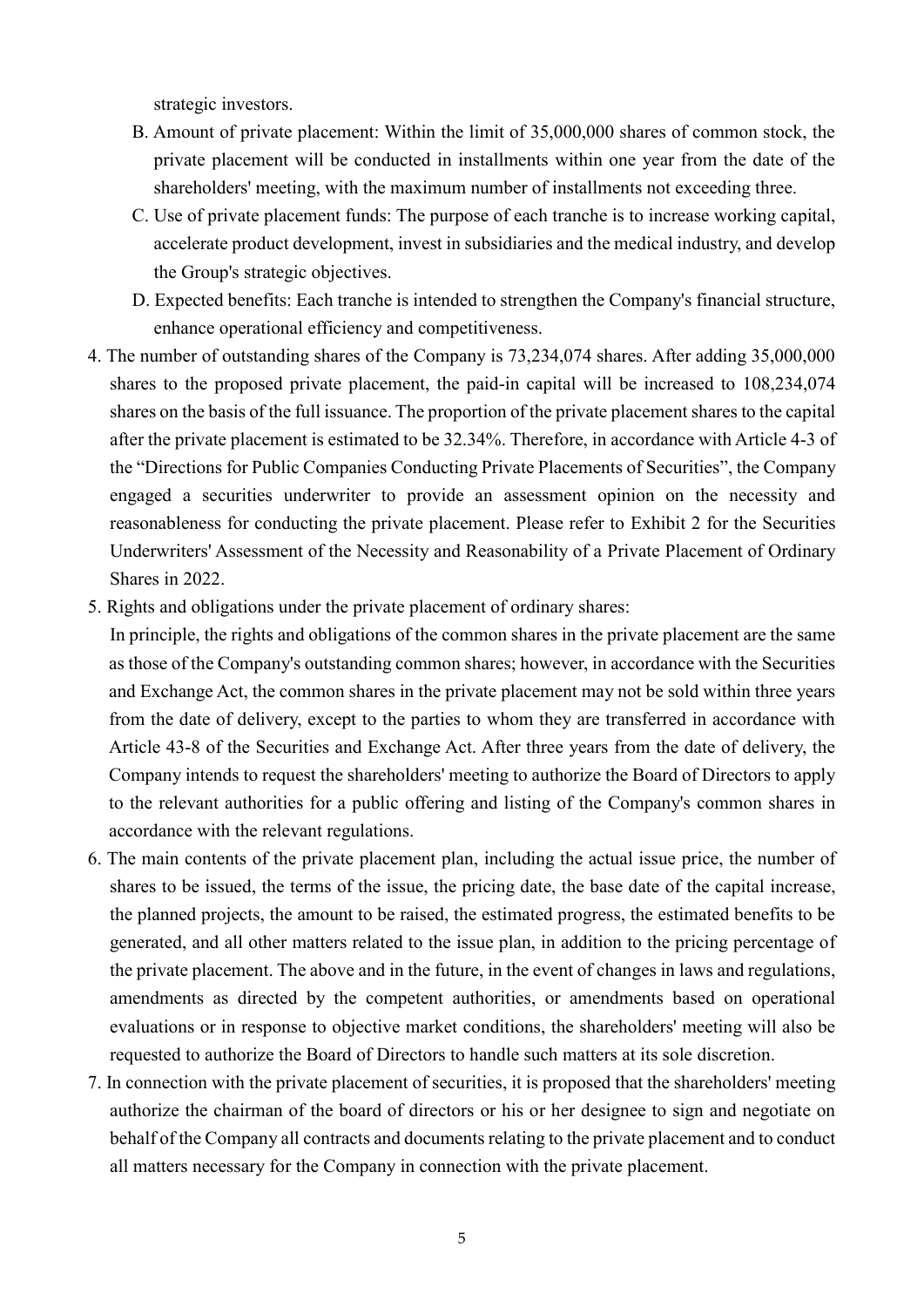- 8. It is proposed to request the shareholders' meeting to authorize the Board of Directors to handle all the matters not mentioned above in accordance with the law.
- 9. All information related to the private placement pursuant to Article 43-6 will be posted to the Market Observation Post System at [http://mops.twse.com.tw.](http://mops.twse.com.tw/) Please select "Private Placement" Section" under the "Investment Section" and our Company's website at [http://www.medeonbio.com](http://www.medeonbio.com/)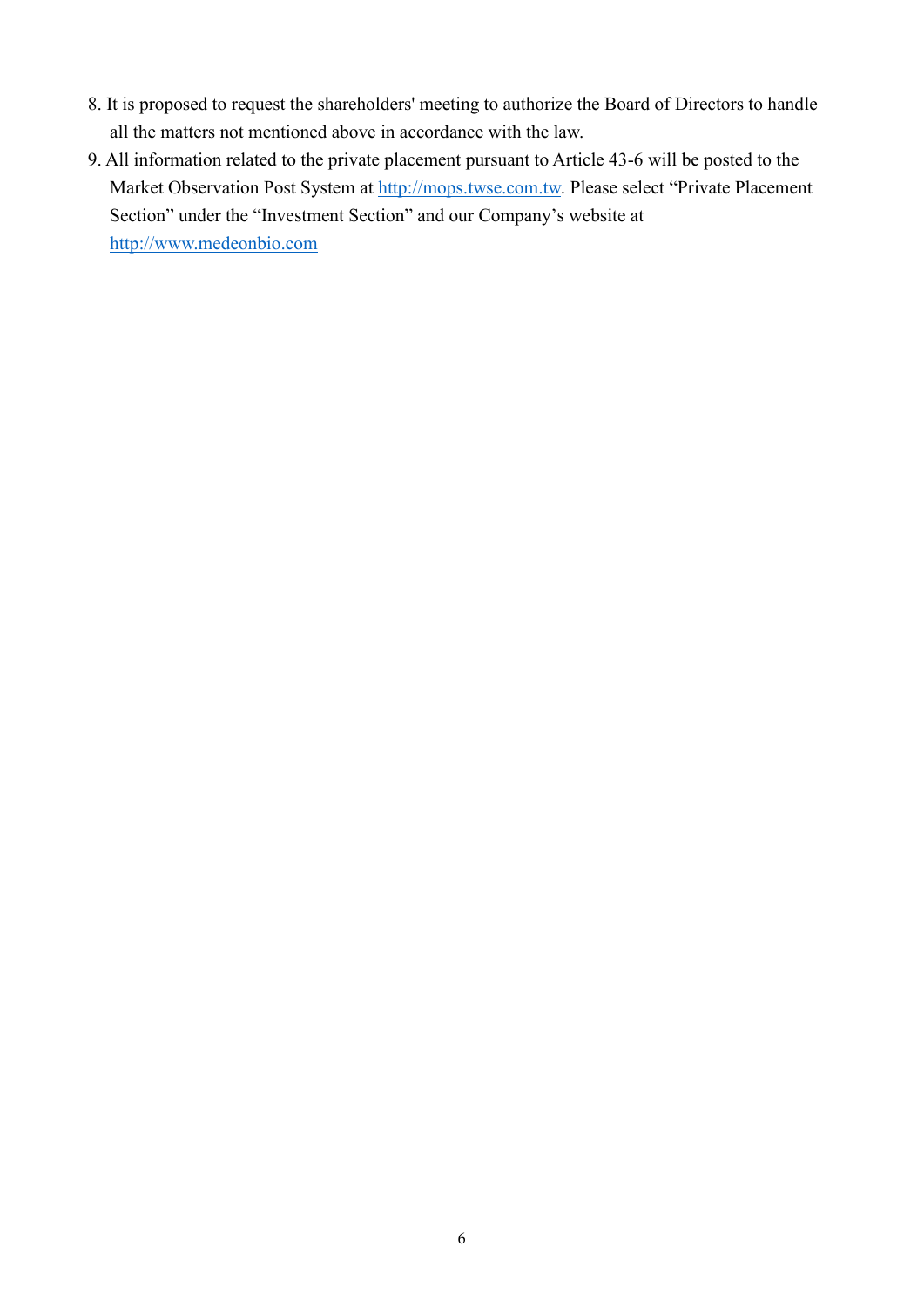### **Exhibit 2:**

## **Medeon Biodesign, Inc. Securities Underwriters' Assessment of the Necessity and Reasonability of a Private Placement of Common Shares in 2022**

In order to raise working capital, accelerate product development, invest in subsidiaries and the medical industry, develop the Company's strategic objectives, and to ensure the timeliness and convenience of raising capital, Medeon Biodesign, Inc. (hereinafter referred to as Medeon or the Company) intends to conduct a private placement of marketable securities in accordance with Article 43-6 of the "Securities and Exchange Act" and the "Directions for Public Companies Conducting Private Placements of Securities". It is planned to be discussed at the board of directors' meeting on March 24, 2022, and to be discussed at the shareholders' meeting on June 20, 2022. It is proposed to request the shareholders' meeting to authorize the board of directors to issue up to 35,000,000 shares and to conduct the private placement in several installments within one year from the date of the Shareholders' Meeting, subject to a limit of three installments.

In accordance with Article 4.3 of the Directions for Public Companies Conducting Private Placements of Securities, "If there has been, is, or will be any significant change in managerial control during the period from 1 year preceding the day on which the board of directors resolves on the private placement of securities to 1 year from the delivery date of those privately placed securities, the Company shall engage a securities underwriter to provide an assessment opinion on the necessity and reasonableness for conducting the private placement, and shall state the opinion in the notice to convene the shareholders' meeting to serve as a reference for the shareholders to decide whether to agree." The underwriter's assessment is presented as follows.

#### **1. Company Profile**

Incorporated in 2012 and listed on Taipei Exchange in 2016, Medeon has been specializing in the design and development of high-value Class II and Class III medical devices since its inception, with a focus on minimally invasive surgeries and covering a wide range of surgical specialties. Currently, the Company's products are used in the fields of laparoscopic procedures, orthopedics, urology and advanced cardiovascular surgeries, and it continues to develop medical devices related to minimally invasive surgeries in various fields. In the meantime, the Company is committed to seeking opportunities to license its self-developed products to major international companies to generate licensing revenue. After its listing in 2016, in order to enhance its internal abilities for rapid prototyping and trial production, so as to secure outsourcing orders arising from the licensing of its products to major international medical device companies in the future, Medeon acquired an advanced medical injection molding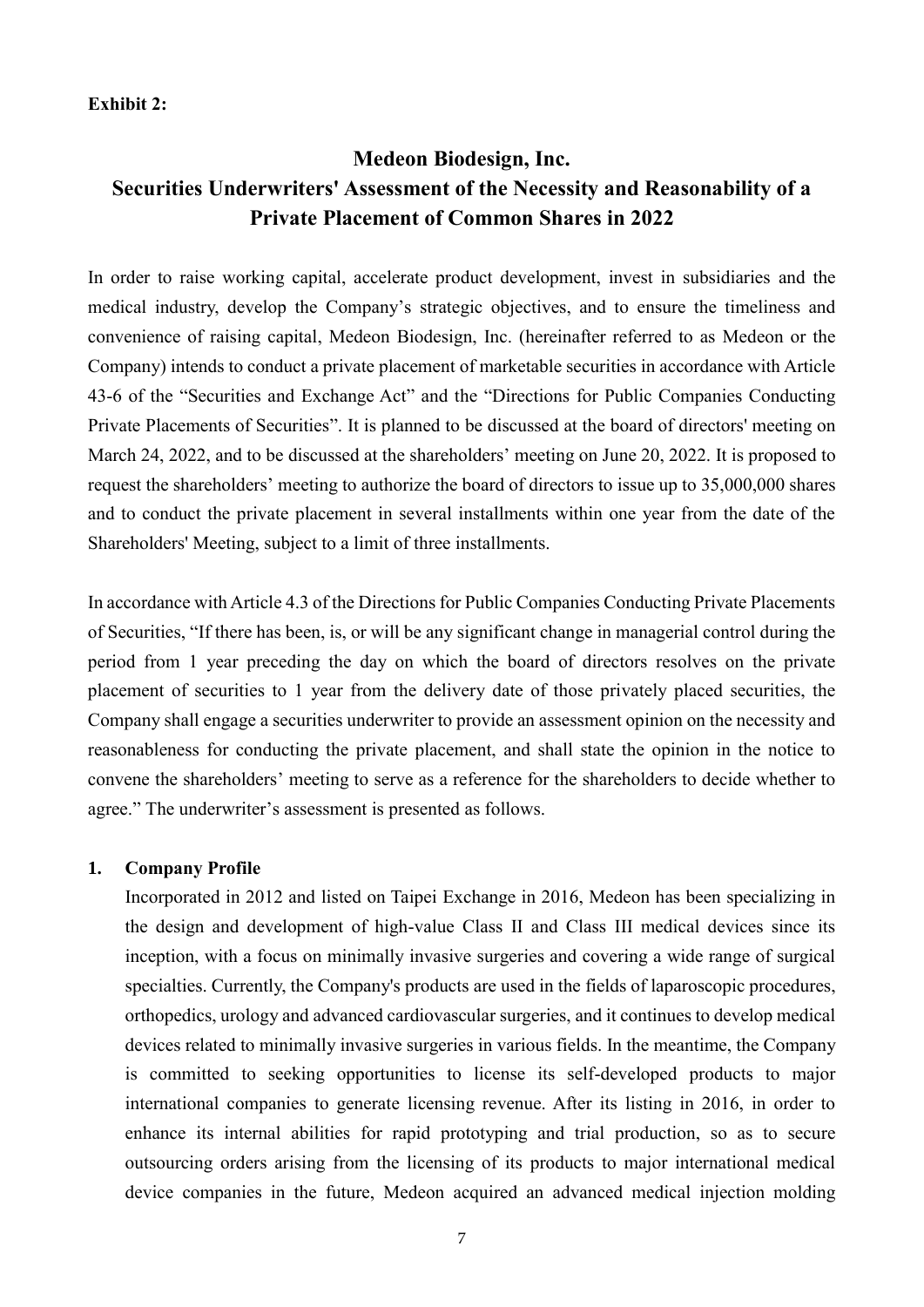foundry, Delta Asia International Corporation, in 2016 and entered into the business of contract development and manufacturing organization (CDMO) for advanced medical injection molding parts. Leveraging on its experience in providing services to international medical device companies and the significant increase in production capacity after the expansion of its factory in 2018, Delta Asia International Corp. has secured orders for a number of FDA-approved mass production products for advanced medical parts, resulting in rapid growth in operational performance. In 2020, Delta Asia International Corp. was listed on Taipei Exchange, enabling Medeon to move from a R&D-based business to an integration with downstream manufacturing operations. In 2022, the Company further established a subsidiary, Medeologix, Inc., and partner with MediBalloon, Inc. in California, USA, a specialty medical balloon design company, expanding the contract development and manufacturing organization (CDMO) business into the global medical balloon market, which is essential for minimally invasive interventional procedures such as cardiovascular, cerebrovascular and peripheral vascular procedures.

In terms of development of advanced medical devices, Medeon signed an asset transfer agreement with Terumo in the first quarter of 2018 and successfully sold its self-developed product, Cross-Seal™ – large bore vascular closure system, to the major international medical device company for a total of US\$50 million, including US\$20 million in up-front payment and US\$30 million in milestone payments. As of the end of January 2022, the Company has secured US\$20 million in up-front payments and US\$10 million in milestone payments, and will continue to assist Terumo in reaching product development milestones for full milestone payments. The Company is also actively working on a limited launch strategy to test the marketability of its regulatory approved products such as ClickClean™ – in-situ cleaning device for laparoscopic surgery, AbClose<sup>TM</sup> – in-port site closure system and PUMA<sup>TM</sup> – Trauma Internal Fixation Device to enhance the opportunity for international partnerships.

In addition, the Company currently has the XFLO Expander System (Mercury) for the treatment of lower urinary tract symptoms due to benign prostatic hypertrophy and a vascular graft system for aortic dissection repair (Duett) that will soon enter pivotal trials and first in man trials respectively. When the clinical trials are completed, the licensing value of these products will be enhanced.

In January 2022, Medeon established a subsidiary, Medeologix, Inc., to partner with MediBalloon Inc., a US-based specialty medical balloon design and development company. Through the acquisition, Medeon will not only enter the global CDMO market of medical balloons, but also introduce advanced technology to Taiwan through the cooperation with MediBalloon and build a mass production base in Taiwan, so as to provide a one-stop service from prototype to mass production for global customers.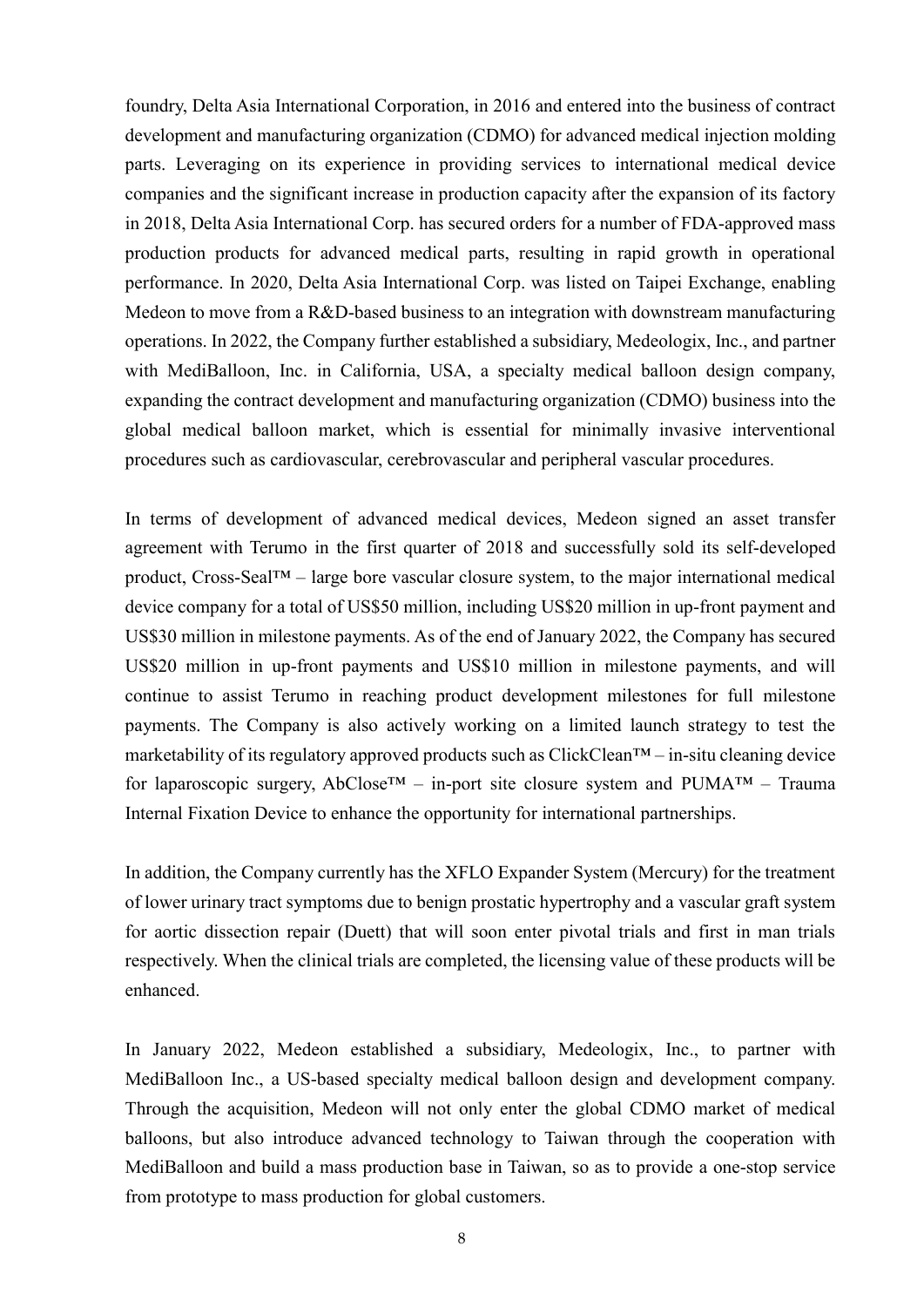To sum up, the Company is an emerging R&D and design company for advanced medical device, dedicated to accelerating the process of medical device innovation, developing innovative medical device for actual clinical needs, and licensing to major international medical device companies. In order to enhance its capability of integration in the medical device industry, the Company acquired MediBalloon, a US-based specialty medical balloon design company, in 2022 to enter the CDMO market, which will not only accelerate the commercialization of its own new innovative products, but also enhance the value of Taiwan's advanced medical devices supply chain.

## **2. Review of Significant Changes in Business Ownership in the Year Prior to the Board of Director's Resolution on the Private Placement**

Due to the expiry of the term of office of the fourth term of directors of the Company, a general election of directors was held at the Annual General Meeting on 16 July 2021, resulting in a change of more than one-third of the number of new directors for the fifth term. The names of the directors before and after the election are listed as follows.

| Title                   | The 4 <sup>th</sup> Session of Directors<br>$(7 \text{ seats})$ | The 5 <sup>th</sup> Session of Directors<br>$(8 \text{ seats})$ | <b>Change or Not</b> |
|-------------------------|-----------------------------------------------------------------|-----------------------------------------------------------------|----------------------|
| Director                | Medeon, Inc.<br>Representative: Yue Teh Jang                    | Medeon, Inc.<br>Representative: Yue Teh Jang                    | N <sub>o</sub>       |
| Director                | Center Laboratories, Inc.<br>Representative: Chih Hsiung Wu     | Center Laboratories, Inc.<br>Representative: Chih Hsiung Wu     | No.                  |
| Director                | Center Laboratories, Inc.<br>Representative: Hsin Yuan Fang     | Center Laboratories, Inc.<br>Representative : Jung Chin Lin     | <b>Yes</b>           |
| Director                | Taiwan Global BioFund (TGB)<br>Representative: Hong Jen Chang   | Hong Jen Chang                                                  | Yes                  |
| Director                |                                                                 | Hsin Yuan Fang                                                  | <b>Yes</b>           |
| Independent<br>Director | Chi Hang Yang                                                   |                                                                 | N <sub>0</sub>       |
| Independent<br>Director | Chia Ying Ma                                                    |                                                                 | N <sub>o</sub>       |
| Independent<br>Director | Jerome Shen                                                     |                                                                 | N <sub>o</sub>       |

As can be seen from the above table, in 2021, when the term of office of the directors of Medeon expired, a general election of directors was held at its annual general Shareholders' Meeting. The total number of directors of the Company was increased from seven seats to eight seats, which, together with the change in the number of seats of the previous two directors, resulted in an overall change of 3/8 directors. The change of one-third between the new directors and the old directors reached the threshold stipulated in Article 4.3 of the Directions for Public Companies Conducting Private Placements of Securities: "If there has been, is, or will be any significant change in managerial control during the period from 1 year preceding the day on which the board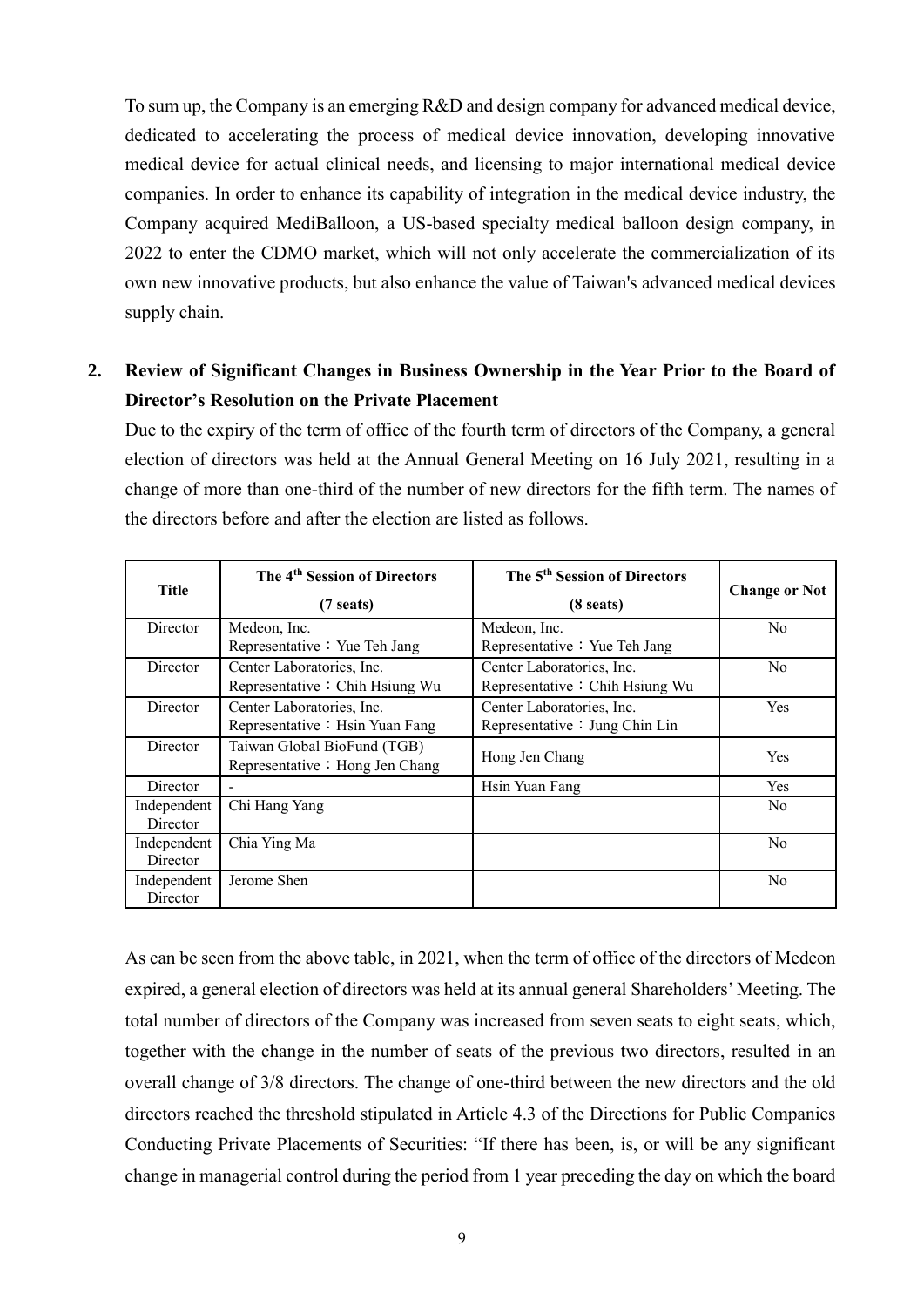of directors resolves on the private placement of securities to 1 year from the delivery date of those privately placed securities, the company shall engage a securities underwriter to provide an assessment opinion on the necessity and reasonableness for conducting the private placement, and shall state the opinion in the notice to convene the shareholders' meeting to serve as a reference for the shareholders to decide whether to agree." For this reason, the Securities Underwriter was engaged to issue an opinion on the necessity and reasonability of the private placement. The changes in the list of directors of the Company after the re-election are as follows: (1) the representative of Center Laboratories Inc.: Hsin Yuan Fang was changed to [the representative of Center Laboratories Inc.: Jung Chin Lin], (2) the representative of Taiwan Global BioFund: Hong Jen Chang was changed to [Hong Jen Chang], (3) one new director was added [Hsin Yuan Fang]. In view of the changes, the newly appointed natural person directors, Hong-Jen Chang and Hsin-Yuan Fang, were originally members of the board of directors of Medeon, but this time they were elected as natural person representatives instead of corporate representatives. In addition, the two natural person directors only held 0.08% and 0.03% of the Company's shares respectively at the time of the election, thus they did not pose any significant influence on the Company. The new corporate director, Jung Chin Lin, was also the new corporate representative appointed by the original corporate director, Center Laboratories Inc. Moreover, as Center Laboratories Inc. is the majority shareholder of the Company holding 29.71% of the shares, there has been no change in shareholding and managerial control of the Company. In summary, the change in change in management rights resulting from the general re-election of directors at the 2021 Annual General Meeting of Shareholders was primarily due to a change in the status of the original directors who were elected. There was no change in shareholding structure resulting in a transfer of control or a loss of control by the original management.

## **3. Whether the Introduction of Strategic Investors in the Private Placement has Resulted in a Significant Change in Managerial Control**

The number of outstanding shares of the Company is 73,234,074 shares. After adding 35,000,000 shares to the proposed private placement, the paid-in capital will be increased to 108,234,074 shares on the basis of the full issuance. The proportion of the private placement shares to the capital after the private placement is estimated to be 32.34%, and the net income after taxes of the Company as shown in its audited consolidated financial report for the year 2021 is NT\$2,078,192 thousand with no accumulated losses. Therefore, in accordance with Article 3 of the "Directions for Public Companies Conducting Private Placements of Securities", the use of funds from this private placement can only be used to bring in all strategic investors. However, the timing of the proposed private placement of the Company's common shares will fall after the shareholders' meeting on June 20, 2022, and the prospective subscribers have not yet been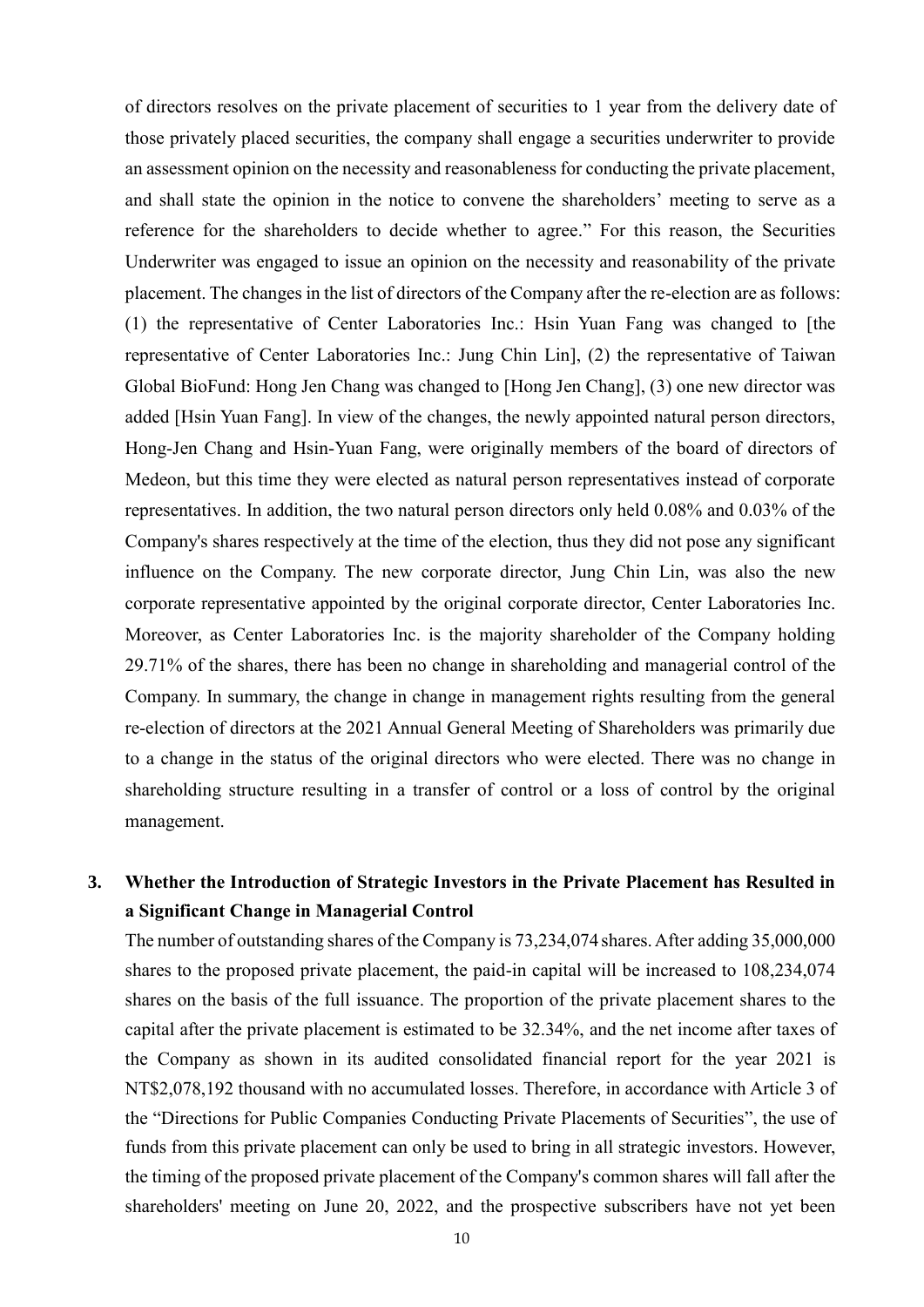identified. Therefore, it is not yet possible to determine whether the strategic investors to be brought in by the proposed private placement of common shares will obtain a certain number of directorships to participate in the management of the Company, which will result in a significant change in managerial control. In this regard, the Company has requested the Securities Underwriter to provide an opinion on the necessity and reasonability of the proposed private placement in accordance with the "Directions for Public Companies Conducting Private Placements of Securities".

### **4. Contents of the Private Placement Project**

The Company considers that in order to accelerate product development, to invest in subsidiaries and the medical industry, and to develop the Company's strategic objectives, it has proceeded with a private placement of marketable securities in accordance with Articles 7 and 43-6 of the Securities and Exchange Act and Article 3 of the "Directions for Public Companies Conducting Private Placements of Securities". This private placement is made to qualified strategic investors who are able to strengthen Medeon's competitiveness in the field of advanced medical devices. The Company intends to request the shareholders' meeting to authorize the board of directors to issue up to 35,000,000 shares of common stock in several tranches within one year from the date of the shareholders' meeting, with the maximum number of tranches not exceeding three.

The price of ordinary shares in this private placement shall be set at a level not less than 80% of the higher of the price calculated on the following two bases prior to the date of the Company's pricing.

- (1) The average of the closing prices of ordinary shares for one, three or five business days prior to the pricing date, excluding the ex-rights and dividends of the nil-paid allotment of shares and after adding back the capital reduction and ex-rights.
- (2) The average of the closing prices of the ordinary shares for the 30 business days preceding the pricing date, excluding the ex-rights and dividends of the nil-paid allotment, and after adding back the capital reduction and ex-rights. The price of ordinary shares issued in the private placement shall be set at not less than 80% of the reference price.The actual issuance price of the private placement is proposed to the shareholders' meeting to authorize the board of directors to determine the price within a range not lower than the percentage resolved at the shareholders' meeting, taking into account the prevailing market conditions on the pricing date.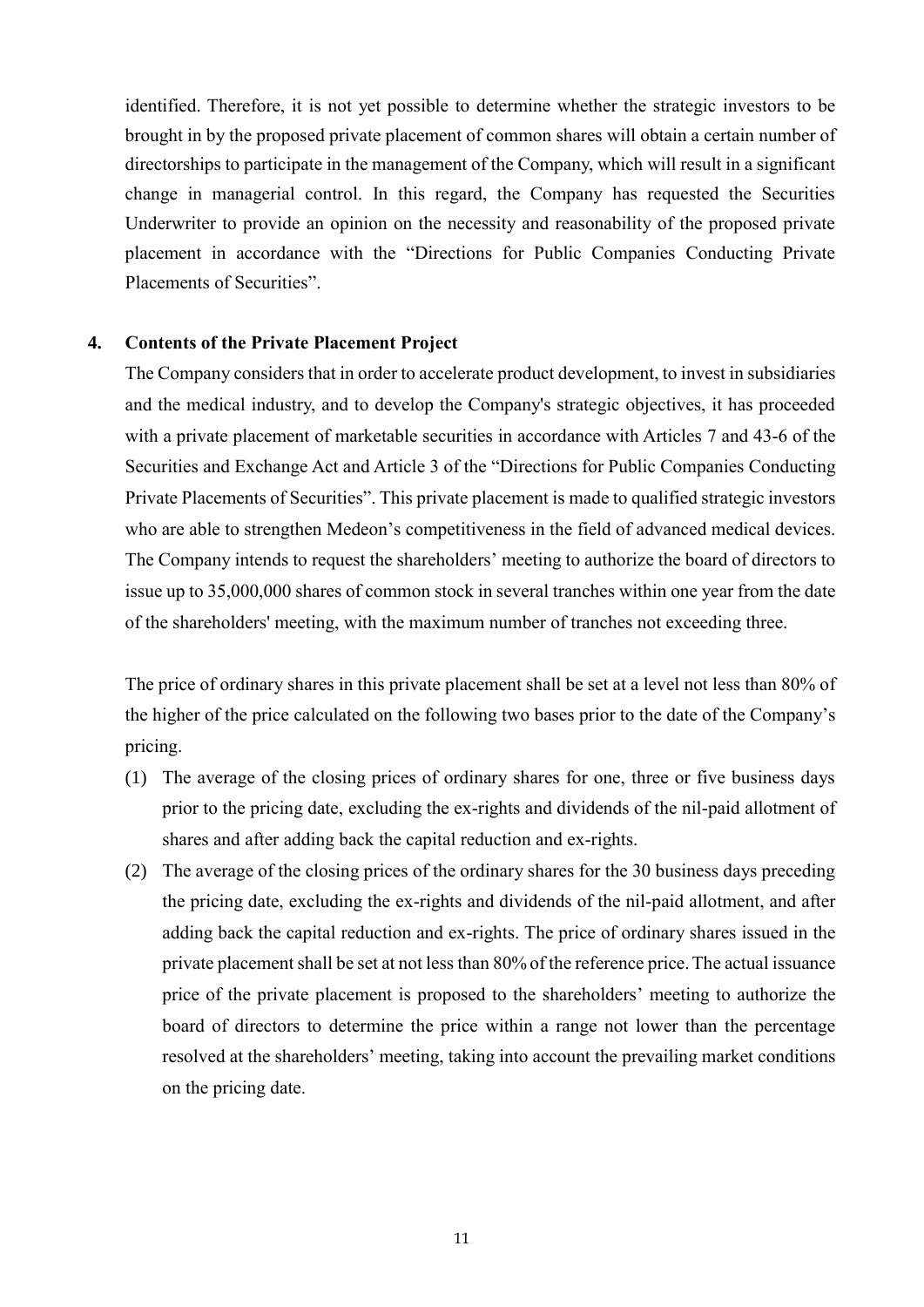#### **5. Necessity and Reasonability Assessment of the Private Placement**

(1) Necessity of the private placement

In consideration of the current operating conditions and industry outlook, and in order to ensure the Company's sustainable operation, Medeon will introduce new targets that can directly or indirectly benefit the Company's future operations in line with the Company's future development blueprint. By leveraging the capital, technology and knowledge of the investors, the Company will be able to deepen its partnerships with advanced medical devices companies worldwide and continue to expedite the development of innovative medical devices products that meet clinical needs and increase its bargaining power with international corporations, thus contributing to the Company's stable growth in the future. In addition, the non-transferable nature of marketable securities in the private placement for a period of three years will enable the Company to secure long-term stable capital and ensure long-term partnerships with the strategic investors it has brought in, which will also be conducive to the overall development of the Company's operations in the future. Therefore, it is expected that the private placement of ordinary shares will not only enhance the overall shareholders' equity, but also strengthen the depth of cooperation with the strategic investors, and hence should be necessary.

### (2) Reasonability of the private placement

In accordance with Article 43-6, paragraph 6, of the Securities and Exchange Act, Medeon intends to approve the resolution at the shareholders' meeting on June 20, 2022, and will also list the matters related to the private placement of marketable securities in the grounds for the shareholders' meeting. The procedures are assessed to be appropriate.

As regulatory authorities in various countries have been increasingly stringent, coupled with the fact that both the public and private health insurance sectors share the goal of reducing medical costs, the regulatory and marketing thresholds are rising rapidly. As a result, international medical device companies are focusing their resources on the obtaining regulatory approval as well product launch efforts in order to consolidate their advantages. With the Company's momentum in innovative technology and emphasis on product design and development, as well as animal and human trials, the Company needs to maintain a high degree of sensitivity and flexibility in finding partners in the global market to remain competitive. It is therefore expected that the introduction of strategic investors through a private placement will help the Company to strengthen its global competitiveness and enhance its chances of becoming a close partner in pre-development of products for international medical device companies, which will indeed have a positive impact on its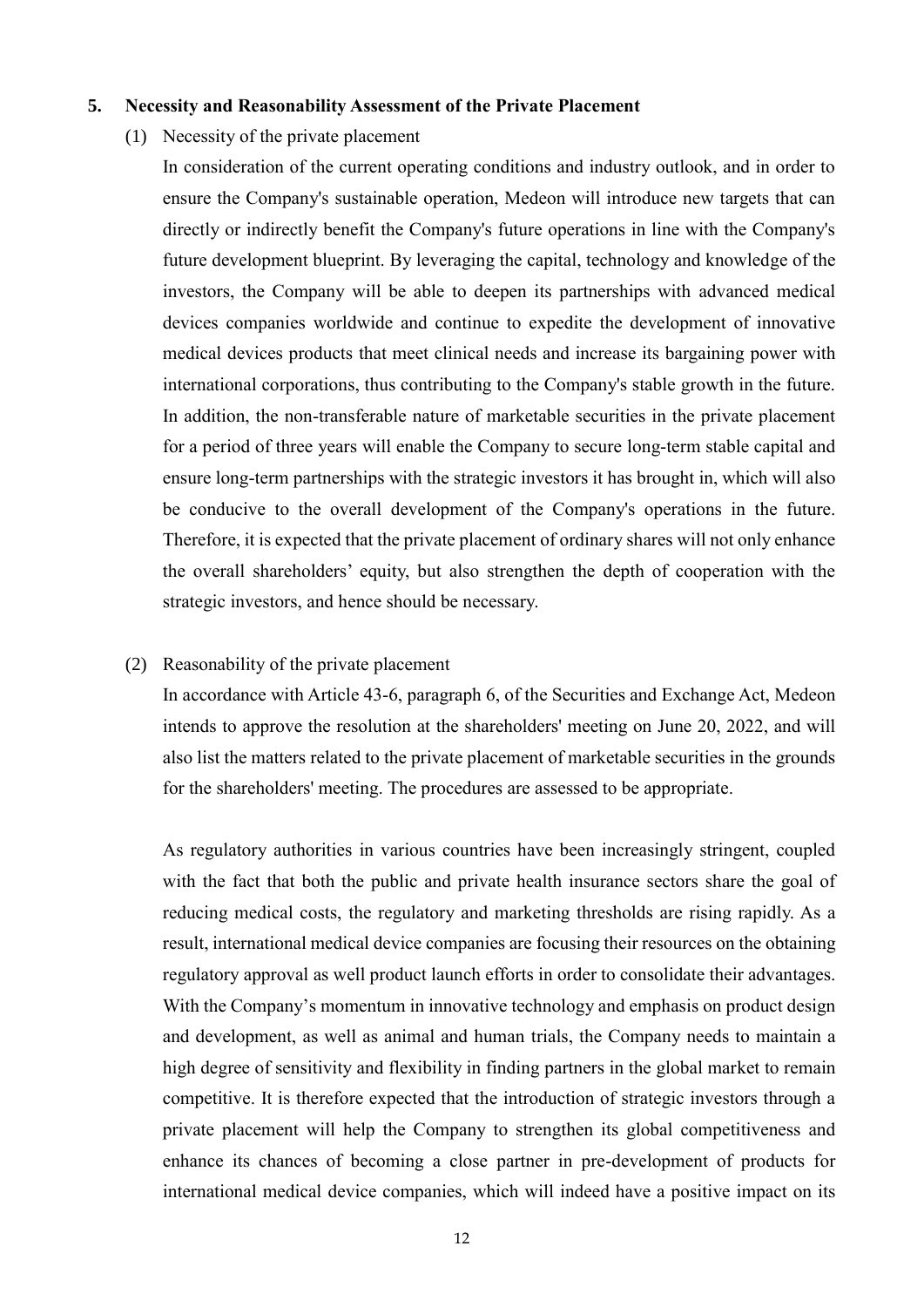shareholders' equity and the expected benefits should be reasonable.

In addition, based on the non-transferable nature of marketable securities in the private placement for a period of three years, the private placement will not only provide the Company with stable capital in the long run, but will also ensure a long-term relationship with the strategic investors it brings in, thereby enhancing the Company's potential to enter into the development of new products or new business opportunities, and facilitating the growth of the Company's operations in the medium term. The subscription price of the private placement is not less than 80% of the reference price, which is in compliance with the relevant statutory requirements.

In summary, in accordance with the "Directions for Public Companies Conducting Private Placements of Securities", the Securities Underwriter considers that it is necessary and reasonable for the Company to enter into the private placement.

The contents of this letter of opinion are for reference only and are not intended to be used for any other purposes in connection with the resolution of the private placement at the board of directors' meeting on March 24, 2022 and the shareholders' meeting on June 20, 2022. Furthermore, this opinion is based on the financial information provided by Medeon and its announcements on the Market Observation Post System. This letter of opinion hereby disclaims any legal responsibility for any future changes to its content as a result of changes to the private placement plan or other events.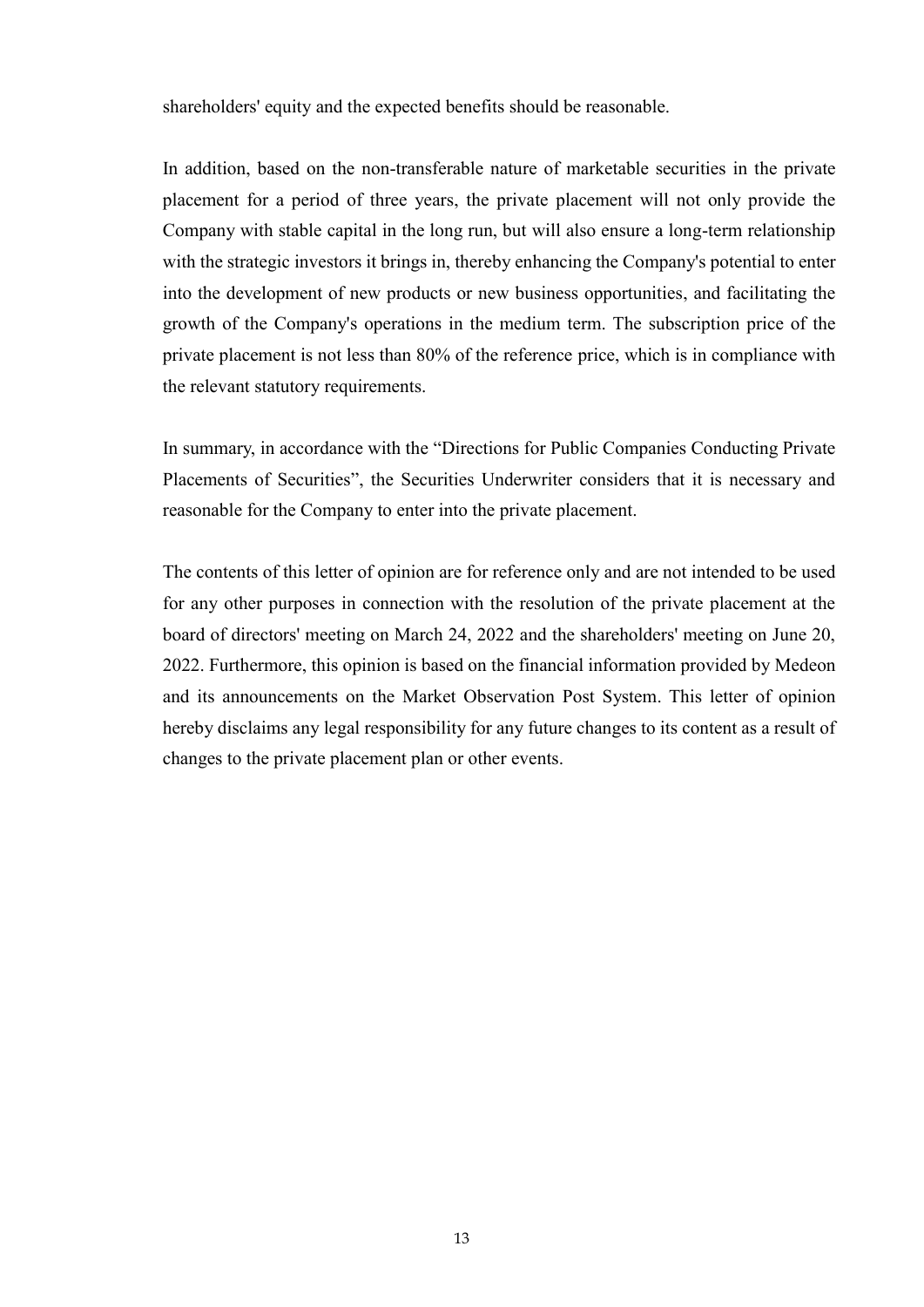## **Medeon Biodesign, Inc. Opinion on the Necessity and Reasonability of a Private Placement**

Engaged by: Medeon Biodesign, Inc.

Recipient: Medeon Biodesign, Inc.

Specified use of the Opinion: For the sole purpose of the 2022 Private Placement of Common Shares by Medeon Biodesign, Inc.

Type of report: Opinion on the necessity and reasonability of the private placement

Assessor: MasterLink Securities Corporation Representative: Fred Chang

March 16, 2022, The Republic of China (ROC)